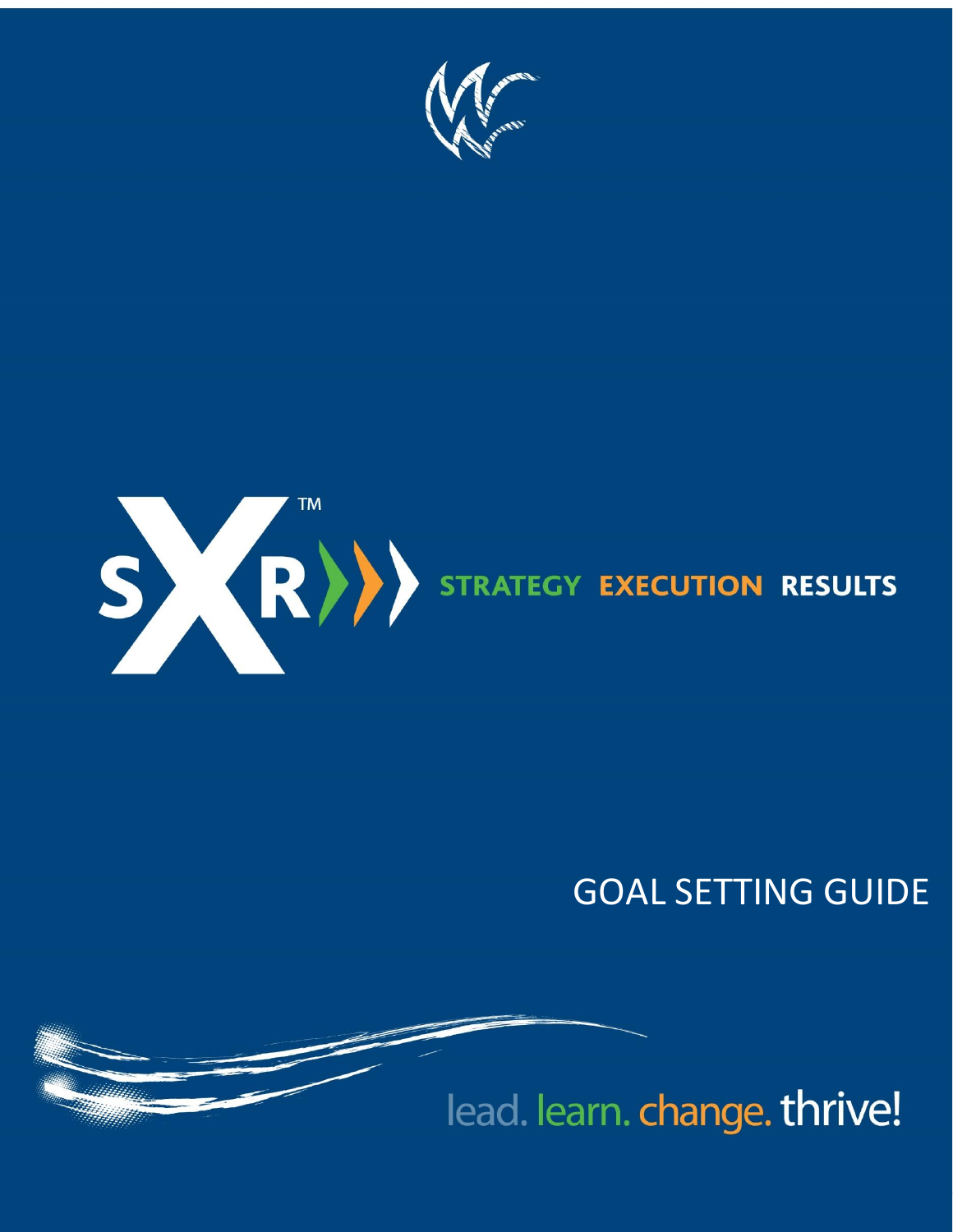## Purpose

Enable you to SET Result-oriented Goals that help you accomplish your most important objectives both at work and in other aspects of your life.

### Outcomes

**You will:** 

- SET 3-5 Result-oriented Goals that are important to you
- Build a Visible Scorecard that tracks progress toward your goals
- Identify the Performance Drivers (behaviors, actions, decisions, etc.) that enable you to achieve your goals
- Establish and Execute a personal Follow-up/Follow-through process that generates learning and keeps you on track for achieving your goals

**@**2010-2020 WhiteWater International Consulting, Inc.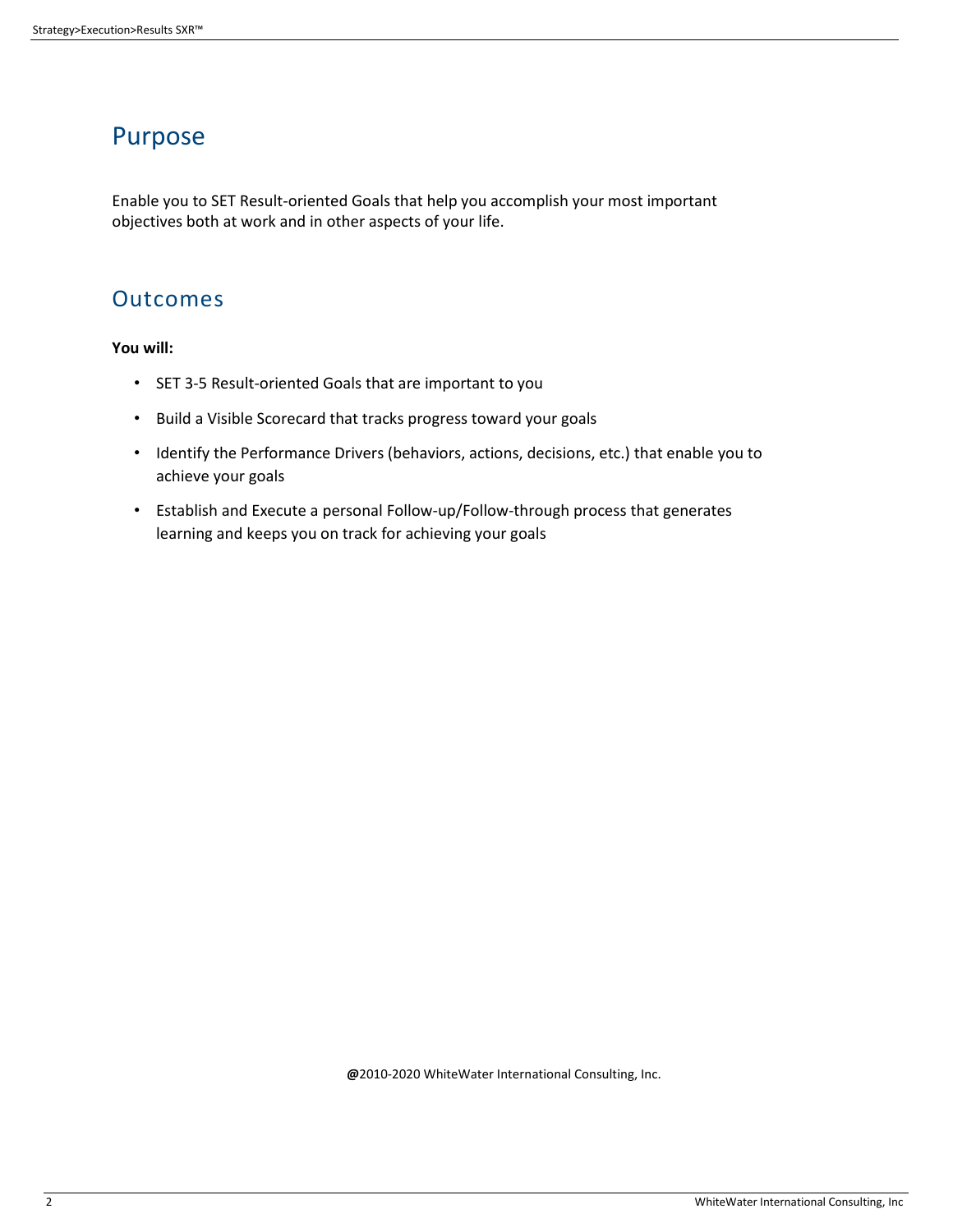# Step 1: SET Result-Oriented Goals

Most of us are horrible at setting goals. We often have many things we want to accomplish...

- At work, it might be improve sales, improve quality, drive down costs, improve the bench-strength and capabilities of the organization, earn more money, get promoted.
- At home, it might be lose weight, prepare for retirement, save for a new house or condo or that really great vacation to Tuscany or Tahiti.

...yet, incredibly few people set goals that enable them to accomplish those things.

A Harvard study of their MBA students suggested that only 16% of us set goals. Only 3% then create plans to achieve those goals.

Other studies have suggested a larger percentage of people may set goals, but a much smaller percentage work on them for even two weeks before dropping them. That clearly explains why new gym memberships explode the first week of January, but most people stop working out by early February!

Even when people say they have goals, they are more likely to be:

- Too broad or ambiguous to be effective e.g., "Lose weight," "Save money," or "Sell more." We call those "goal categories" not goals.
- Defined as activities to be completed  $-$  "Work-out" not goals to be accomplished, e.g., "improve my maximum bench-press from 150 to 200 pounds." So, they go through the motions and feel like they are working hard but generating limited results.

### Effective Goals:

1. Focus on Results, not Activities

When people do have "goals," they often define them in terms of activities (what they DO) rather than results (what they want to ACCOMPLISH). This often leads to a lot of activity, without actually accomplishing anything. For instance, many salespeople have goals to "make X number of sales calls per week." That can lead to a lot of activity, without improvement in actual unit sales, revenues or profits. A better, Result-oriented Goal might be: "grow sales in my territory from 100,000 units to 120,000 units during the second quarter." The salesperson will still have to make sales calls. But, now, those calls are more likely to be oriented to those customers and products that are most likely to produce the desired Result.

*"All my life, I've wanted to be somebody. Now I wish I had been more specific."* 

> Lily Tomlin In Search of Intelligent Life in the Universe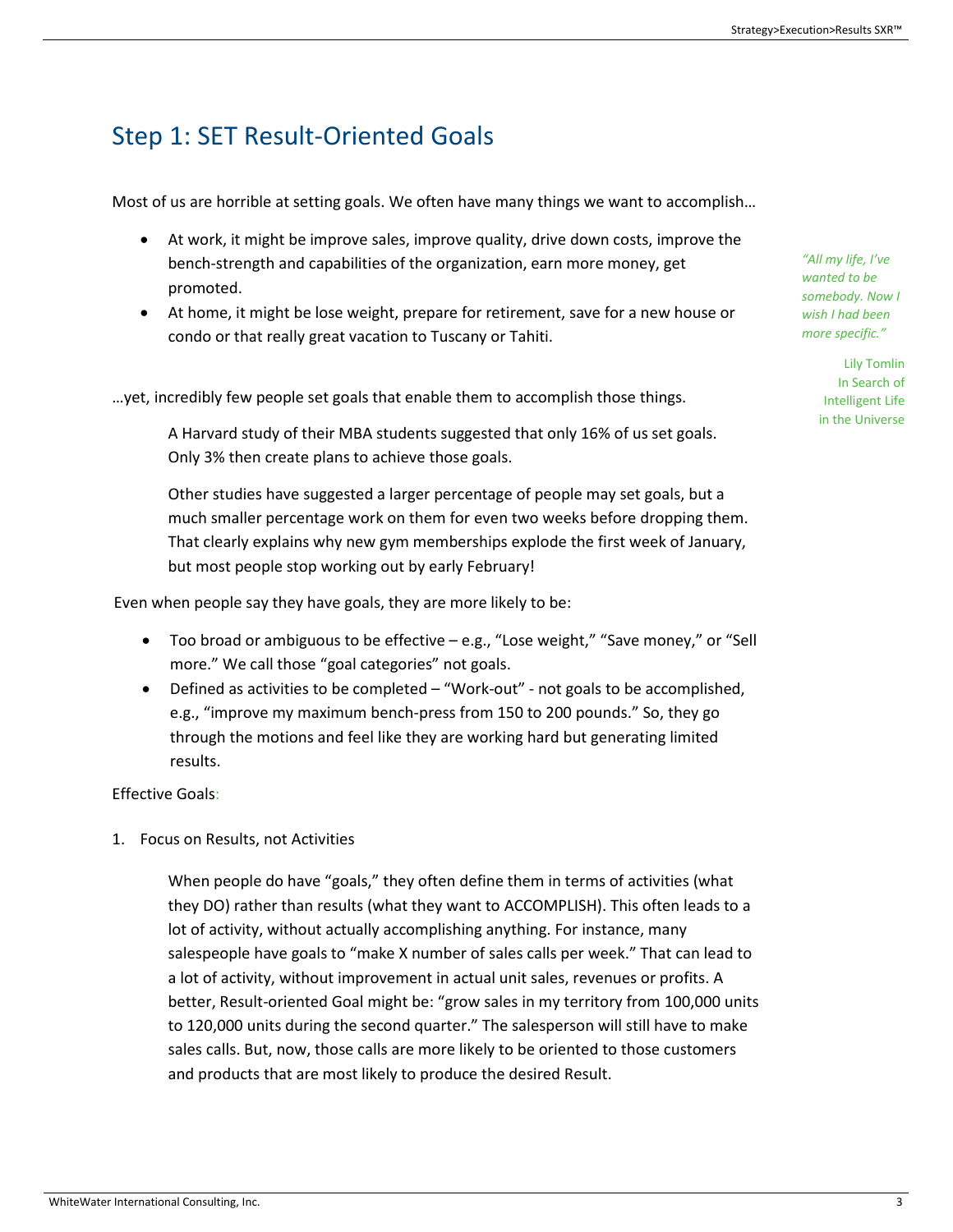2. Defined by SET (Start, End, Timeframe)

To drive action, goals are best described by the acronym SET (Start-End-Timeframe). Knowing the end target is obviously essential. The point help defines how big the hill is to climb to accomplish the goal. The Timeframe is vital. The adage "a goal without a timeframe is just a wish" rings true...the Timeframe creates a sense of focus and urgency.

3. Stretch the Organization

When setting goals, people often anchor their expectations to current levels of performance rather than what's possible. For instance, people thought it was impossible for a human to run a mile in less than four minutes. In 1954, Roger Bannister ran the mile in 3:59.4. Within three years, 16 other runners also cracked that mythical four-minute barrier. Stretch goals require the organization to envision what's possible rather than incrementally improve on the past. Disruptors - such as Amazon or Uber or Tesla-challenge the fundamental underlying assumptions of whole industries. In the right situations, well-set Stretch goals force individuals or organizations to essentially disrupt themselves. It pushes them outside their comfort zone and enables them to accomplish much more than they originally thought possible.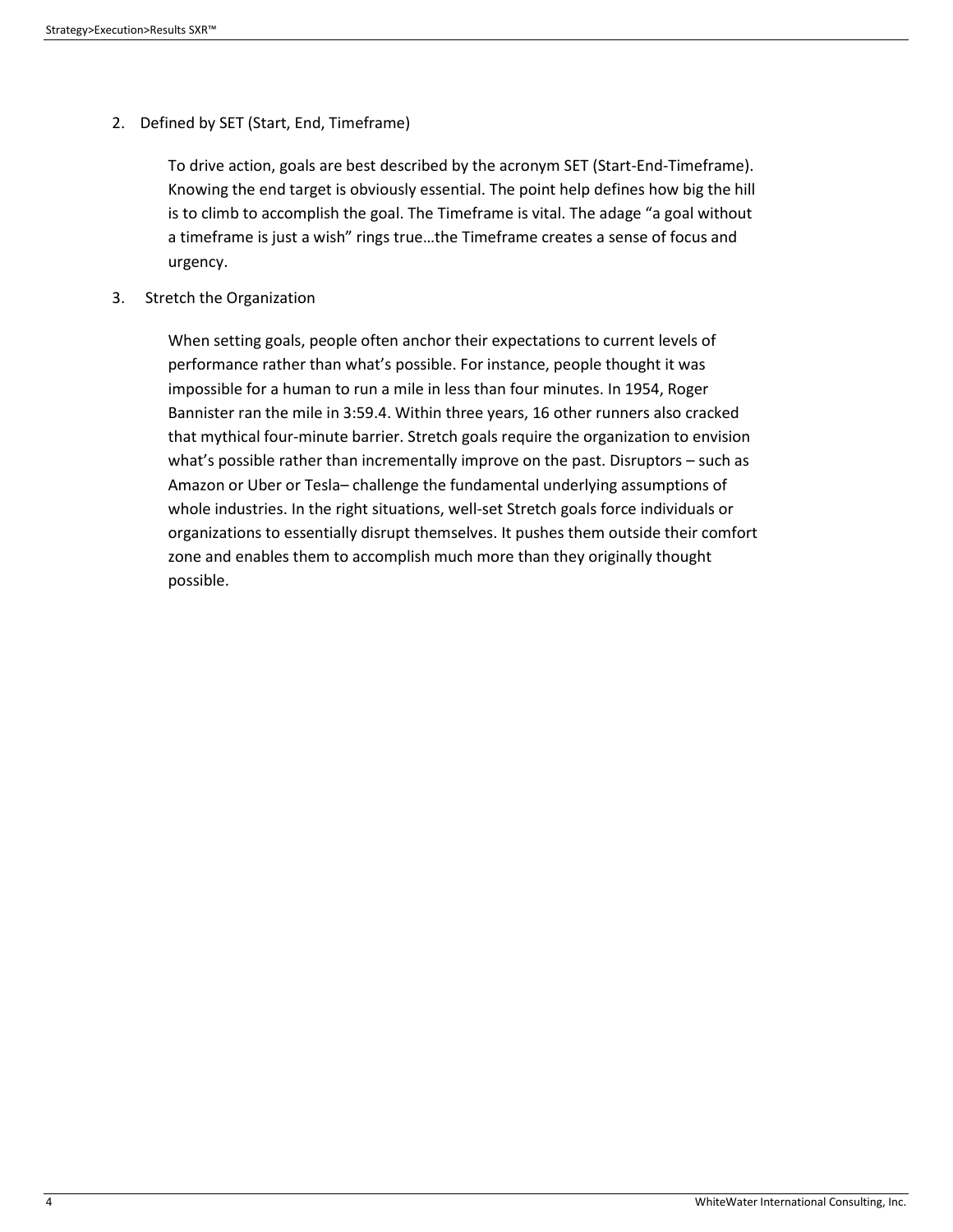# Exercise: SET Your Goals

Define your goals in SET Format. Pick one or two areas in which it would be helpful for you to SET goals for the results you want to achieve (e.g., Work, Personal life, Soccer Coach, a church group, etc.). For each area you choose, identify your top 3 to 5 Goals. List below the category, the Starting Point, the Ending Point (your goal) and the Timeframe in which you want to accomplish the goal. Use extra sheets of paper if you want to set goals in multiple areas.

| <b>GOAL</b>                 | <b>START</b> | <b>END</b>    | <b>TIME FRAME</b> |
|-----------------------------|--------------|---------------|-------------------|
| Example: I will lose weight | From 180     | To 175 pounds | By December 31.   |
| $\mathbf 1$                 |              |               |                   |
|                             |              |               |                   |
| $\overline{2}$              |              |               |                   |
|                             |              |               |                   |
| $\mathbf{3}$                |              |               |                   |
|                             |              |               |                   |
| $\overline{\mathbf{4}}$     |              |               |                   |
|                             |              |               |                   |
| 5                           |              |               |                   |
|                             |              |               |                   |

See more SET Result-oriented Goals examples at www.wwici.com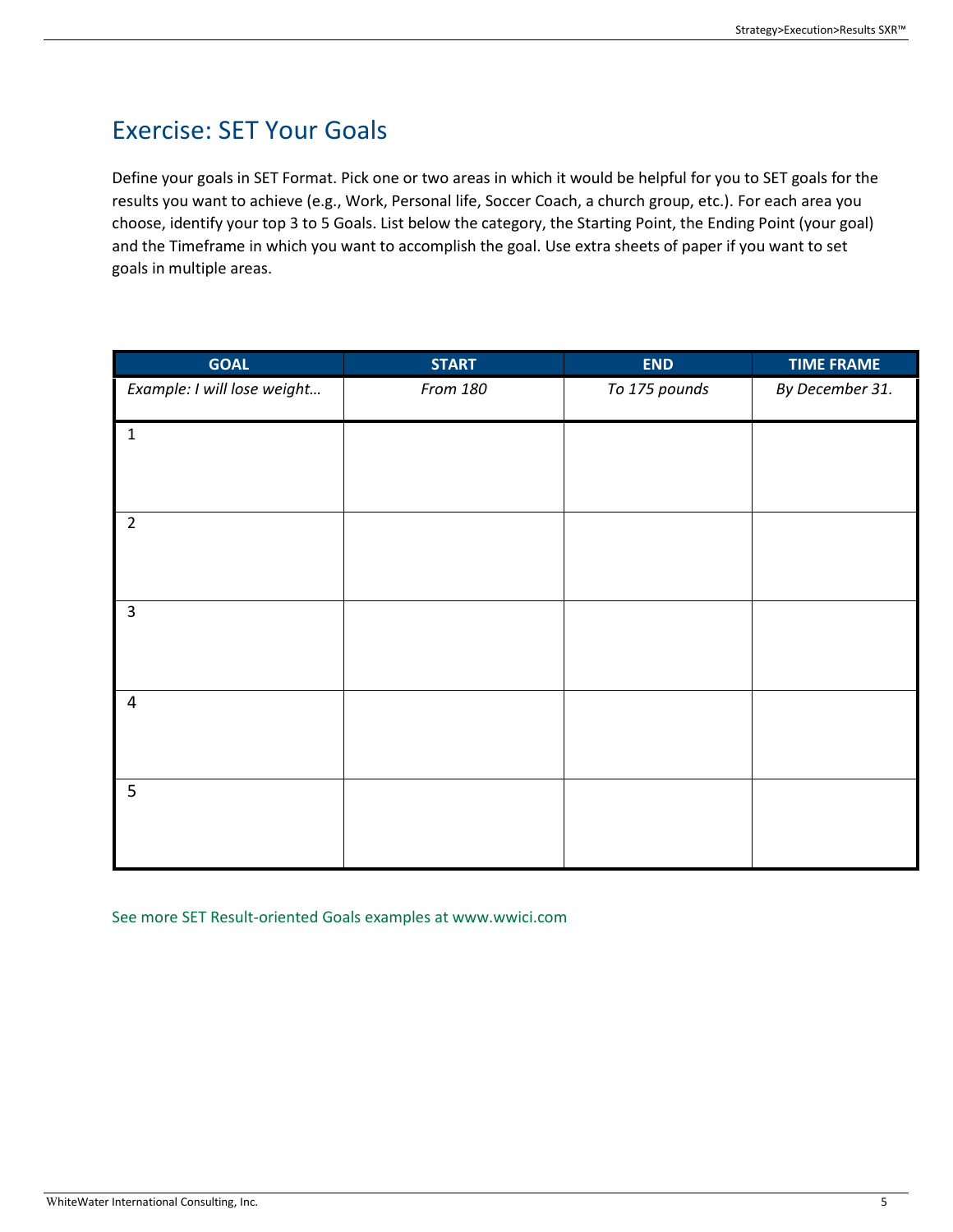# Step 2: Build Your Scorecard

1. Good Scorecards:

Create a direct line of sight between performance and results...

This allows you to see if the effort you are putting into achieving your Goal is leading to the results you want.

... Are visible and available for review while the game is being played...

This allows you to change your performance in time to hit the Goal within the Time frame you set:

Let's say you set a goal to lose 10 pounds in two months (a pretty achievable goal for most people). Most experts would suggest that you need to weigh yourself weekly to check your progress and make adjustments. If you only weigh-in at the end of every month, you might find after that first month that you're not on pace with where you need to be...that might keep your from hitting the goal. You wouldn't be able to change your behavior enough to make up for the time you lost that first month. Weighing in weekly allows you to see whether you are on-track or off-track within enough time to make the necessary adjustments to *alter the outcome of the game while it's still being played.*

### ...Are Data Driven!

We once asked the Production Manager of a company with a significant quality issue that was causing customer dissatisfaction, "How quality was today?" His response, "Pretty good." Neither of us learned anything from that response. Once his organization began to measure quality quantitatively (e.g., what percentage of good quality product they produced each day), their product quality began to improve quickly. Basing your Scorecard on quantitative information is best (units sold, revenue generated, cost per unit produced), but Qualitative information (Customer loyalty, team member engagement, etc.) can work.

2. Better Scorecards provide comparisons between Current Performance, your Best-ever Performance and your Goal:

This helps create meaning and context for the data. If the production manager in the above example says, "Our product quality today was 75% good with no defects, our Goal is 85% and our Best-ever Performance was 87%, you have an excellent picture of the performance for the day.

3. Best Scorecards show trends:

Looking at trends provides even more meaning to your Scorecard. Trends allow you to see whether performance is getting better or worse. This, in turn, allows you to begin to diagnose the causes of any changes. Trends also allow you to compare different items to see how they might impact each other.

*The old adage rings true… "What gets measured, gets done." Good scorecards are critical to achieving the goals you set.*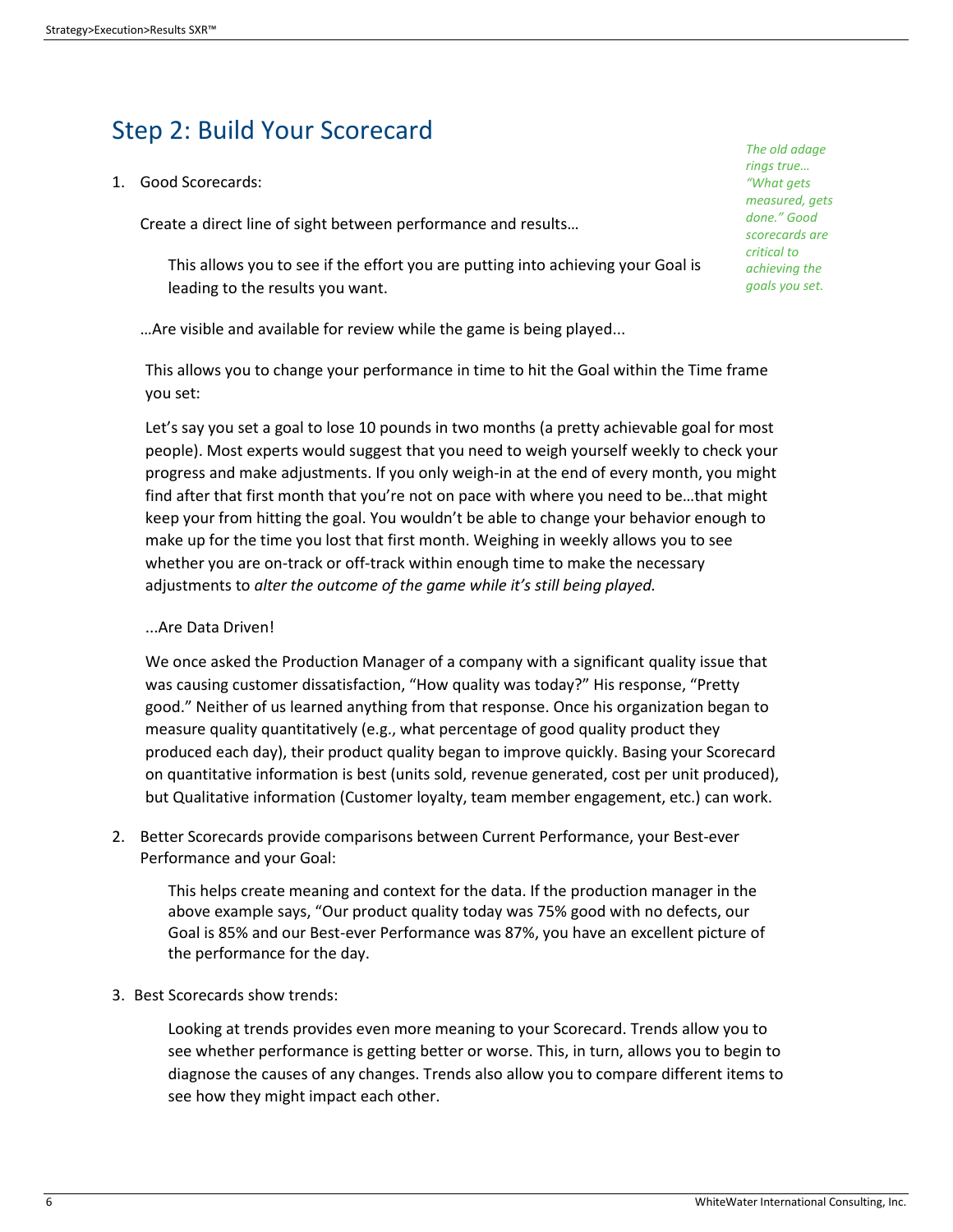# Exercise: Build Your Scorecard

- 1. Refer back to the Goals you set.
- 2. For each of those Goals, identify measures that:
	- a. provide a direct line of sight between performance and results, and
	- b. will be visible and available while the game is being played
- *3.* For each measure, identify the Frequency by which you want to collect the data so that it will be relevant and timely enough to allow you to *alter the outcome of the game while it is still being played.*

| Goal | <b>Measure</b> | <b>Frequency</b><br>(e.g., Hourly, Daily, Weekly,<br>Monthly, etc.) |
|------|----------------|---------------------------------------------------------------------|
| 1:   |                |                                                                     |
|      |                |                                                                     |
|      |                |                                                                     |
| 2:   |                |                                                                     |
|      |                |                                                                     |
|      |                |                                                                     |
| 3:   |                |                                                                     |
|      |                |                                                                     |
|      |                |                                                                     |
| 4:   |                |                                                                     |
|      |                |                                                                     |
|      |                |                                                                     |
| 5:   |                |                                                                     |
|      |                |                                                                     |
|      |                |                                                                     |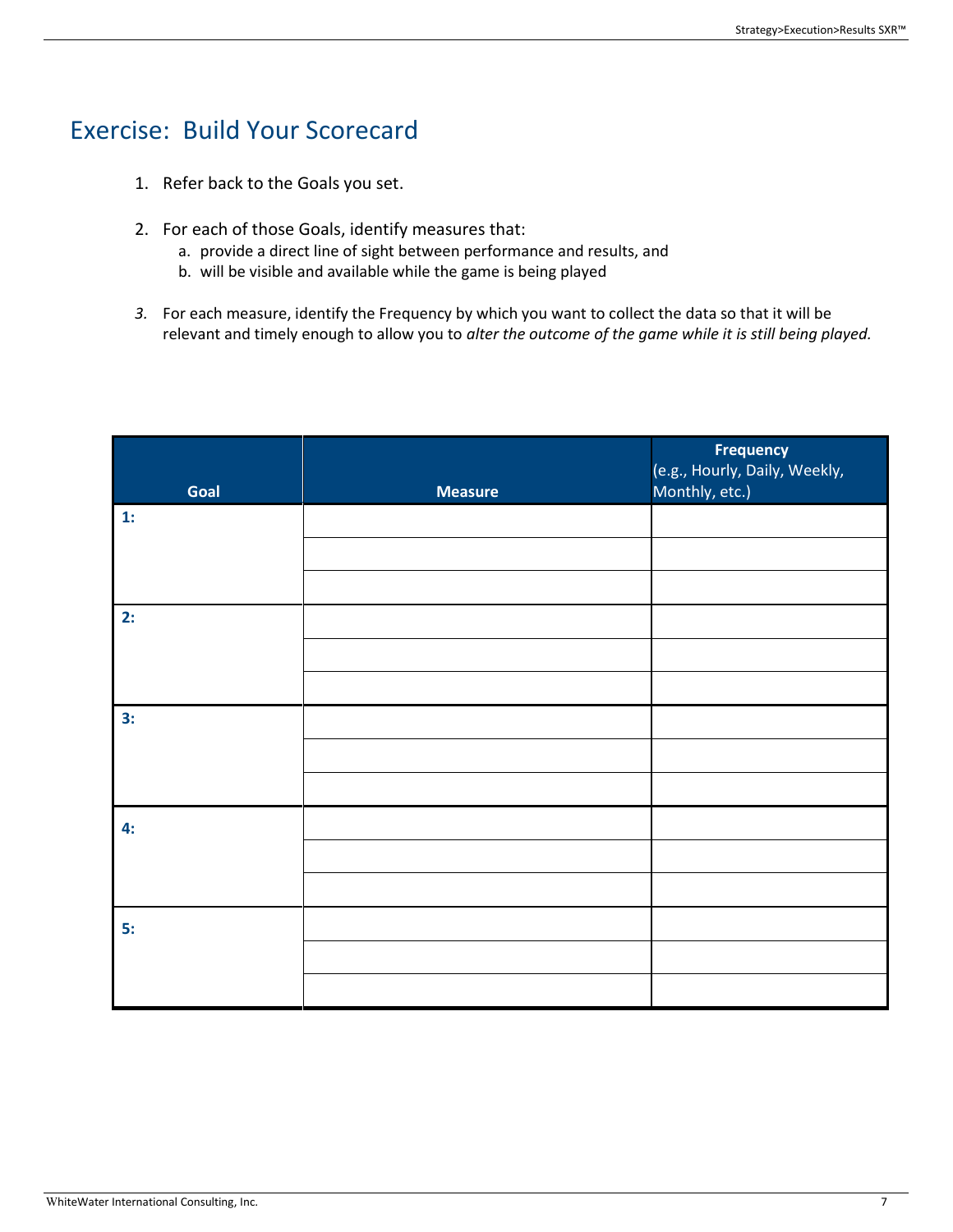# Step 3: Define the Performance Drivers

Performance Drivers are the specific projects, activities, tasks, behaviors or actions that move the dial on your scorecard and help you achieve your goals

They are what you actually DO to accomplish your Goals.

### Common Performance Drivers

### **Lose weight**

For someone who wants to lose weight, the two most common Performance Drivers are:

- Manage what they eat every day to a certain number of calories or food points.
- Exercise for a certain amount of time and intensity 3 or 4 or 5 days per week.

### **Sales**

For a salesperson who wants to sell more, common Performance Drivers are:

- Analyze the territory to identify who the best potential customers are
- Prospect effectively find out how to get a "warm" introduction to the prospective customers
- Carefully prepare for each sales call (set a goal for each call; identify what questions you'll ask to learn as much as possible about the customers' needs and choice factors, etc.).

### **Safety**

To improve safety in any environment, one of the most common Performance Drivers is to wear the appropriate Personal Protective Equipment (PPE).

Performance Drivers can often be identified by identifying great performers and understanding what they do differently than others. Once identified, the capability to effectively perform can be honed through Purposeful Practice.

### **To be effective, Performance Drivers…**

- MUST be trackable so you can understand the correlation and chart improvement
- Often change over time as you better understand what drives results or as you adjust to take performance to a higher level
- Provide the basis for much coaching (especially "in the moment" or "in the game")

*"The true definition of insanity is doing the same thing over and over again and expecting different results."*

Albert Einstein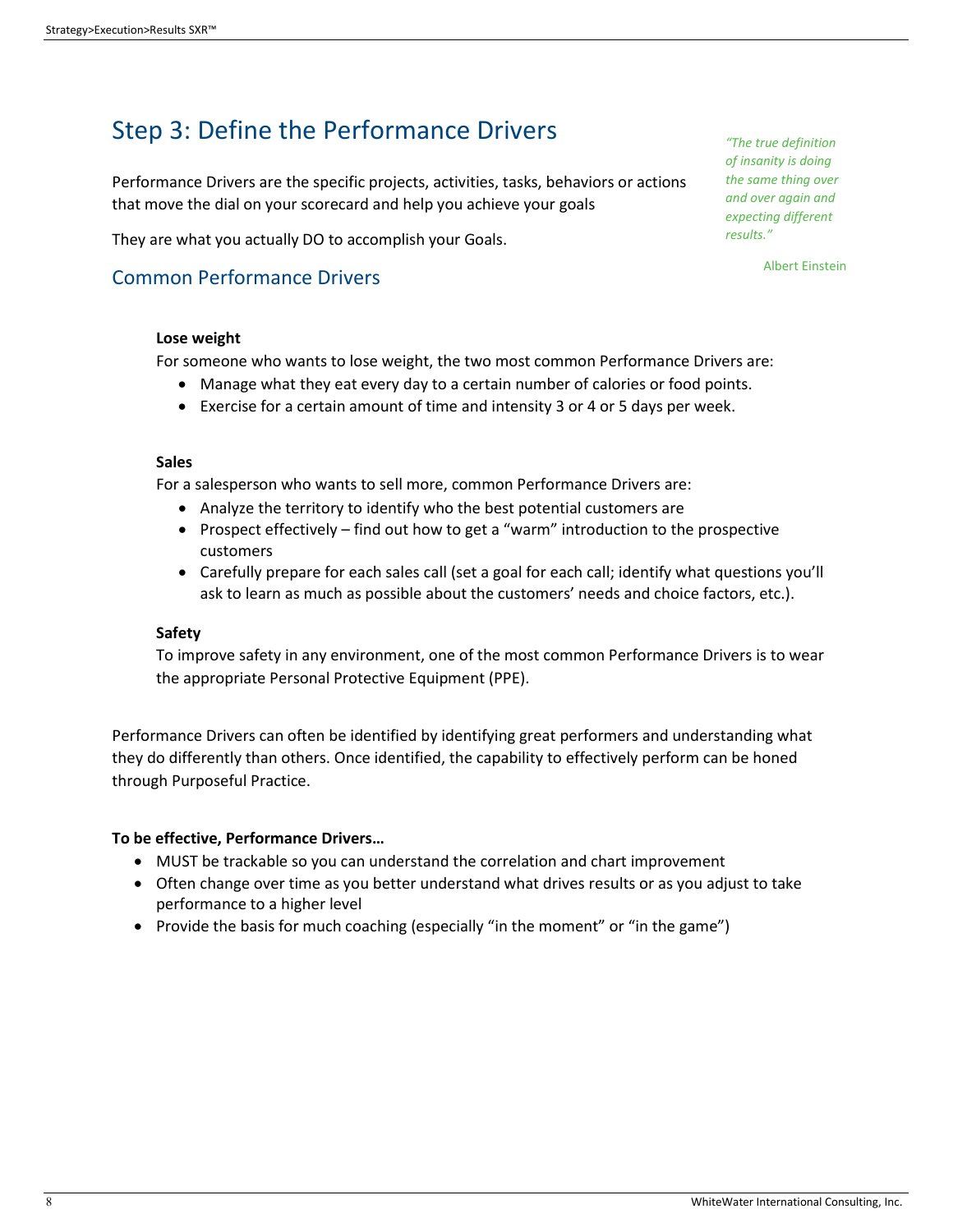# Exercise: Define your Performance Drivers

- 1. List your 3 to 5 most important Goals.
- 2. For each Goal, brainstorm as many actions or tasks as possible that you could do to achieve the Goal.
- 3. Go back through your lists and circle or highlight the 1-3 tasks or actions that are most likely to lead to the actual results. Write those in the space below.
- 4. Identify how you will track execution of your Performance Drivers.

| Goal | <b>Performance Drivers</b> | <b>Track</b> |
|------|----------------------------|--------------|
| 1:   |                            |              |
|      |                            |              |
| 2:   |                            |              |
|      |                            |              |
|      |                            |              |
| 3:   |                            |              |
|      |                            |              |
| 4:   |                            |              |
|      |                            |              |
|      |                            |              |
| 5:   |                            |              |
|      |                            |              |
|      |                            |              |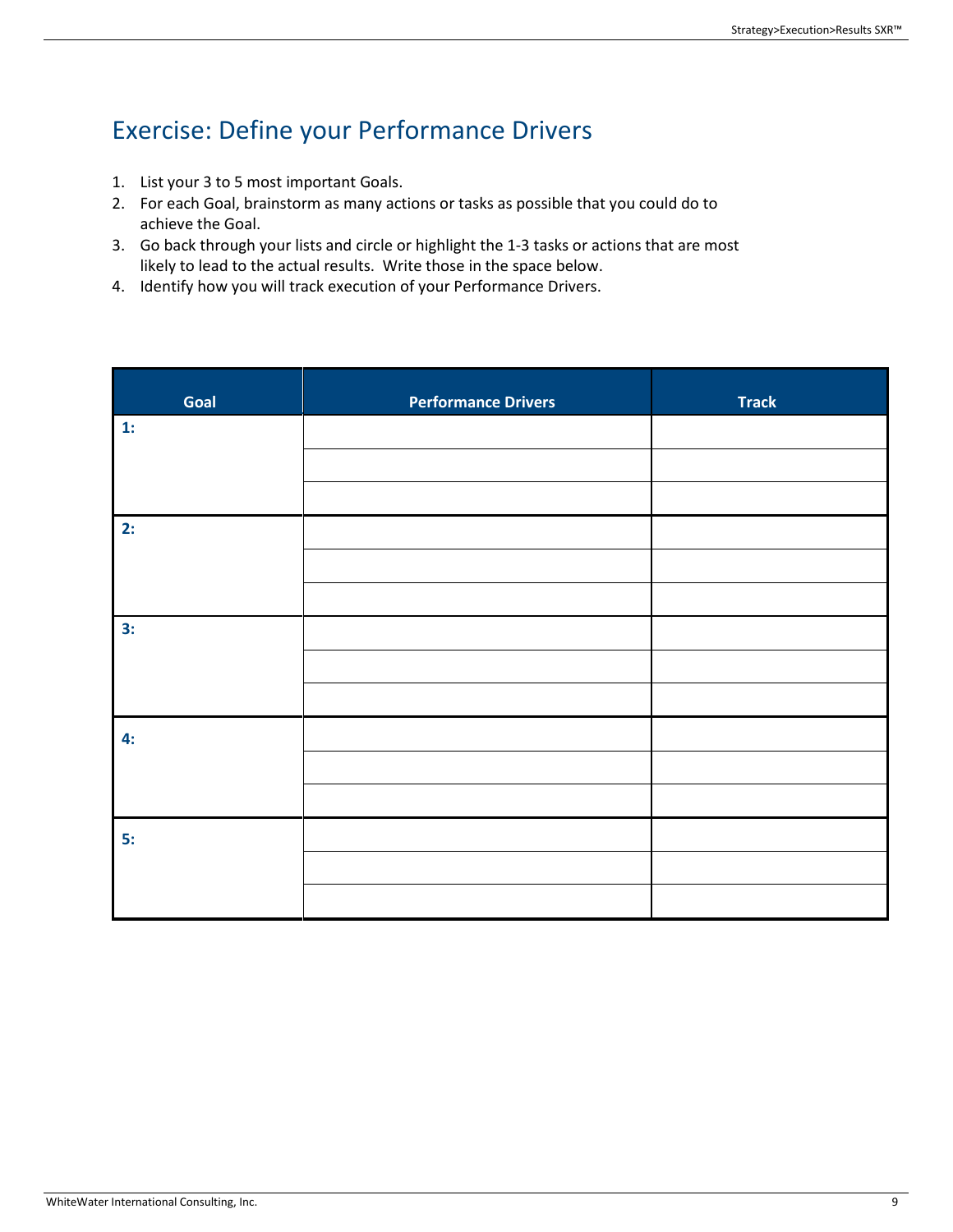# Step 4: Create Follow-up/Follow-through

Follow-up/Follow-through is critical to achieving the results you want. When thinking about an individual goal, Follow-up/Follow-through means setting a specific time frame in which you will monitor progress, understand any gaps between your results and the results you want to achieve and then making adjustments to stay or get back on track. You may choose to do that daily, weekly, monthly or even quarterly...whatever works best for your goals and helps you stay on track.

*"Follow-up/Followthrough is the most important step in the process…and we stink at it!"*

While consistent Follow-up/Follow-through helps you be accountable to yourself for your efforts, it also provides a great learning opportunity. It helps you identify what you are doing well that is allowing you to achieve your goals and/or what you could change to improve your results.

It is often helpful to find an "accountability partner" to help you with Follow-up/Follow-through. They can help you stay on track, and you can help them stay on track with their goals.

Effective Follow-up/Follow-through: 5 Questions in 5 Minutes that help you stay on track:

- 1. What are your top 3 goals?
- 2. What were the results (for the last week, month, quarter)?
- 3. What did you do during the last (week, month, quarter) relative to those goals?
- 4. What caused any gaps?
- 5. What is your plan for the next (week, month, quarter)?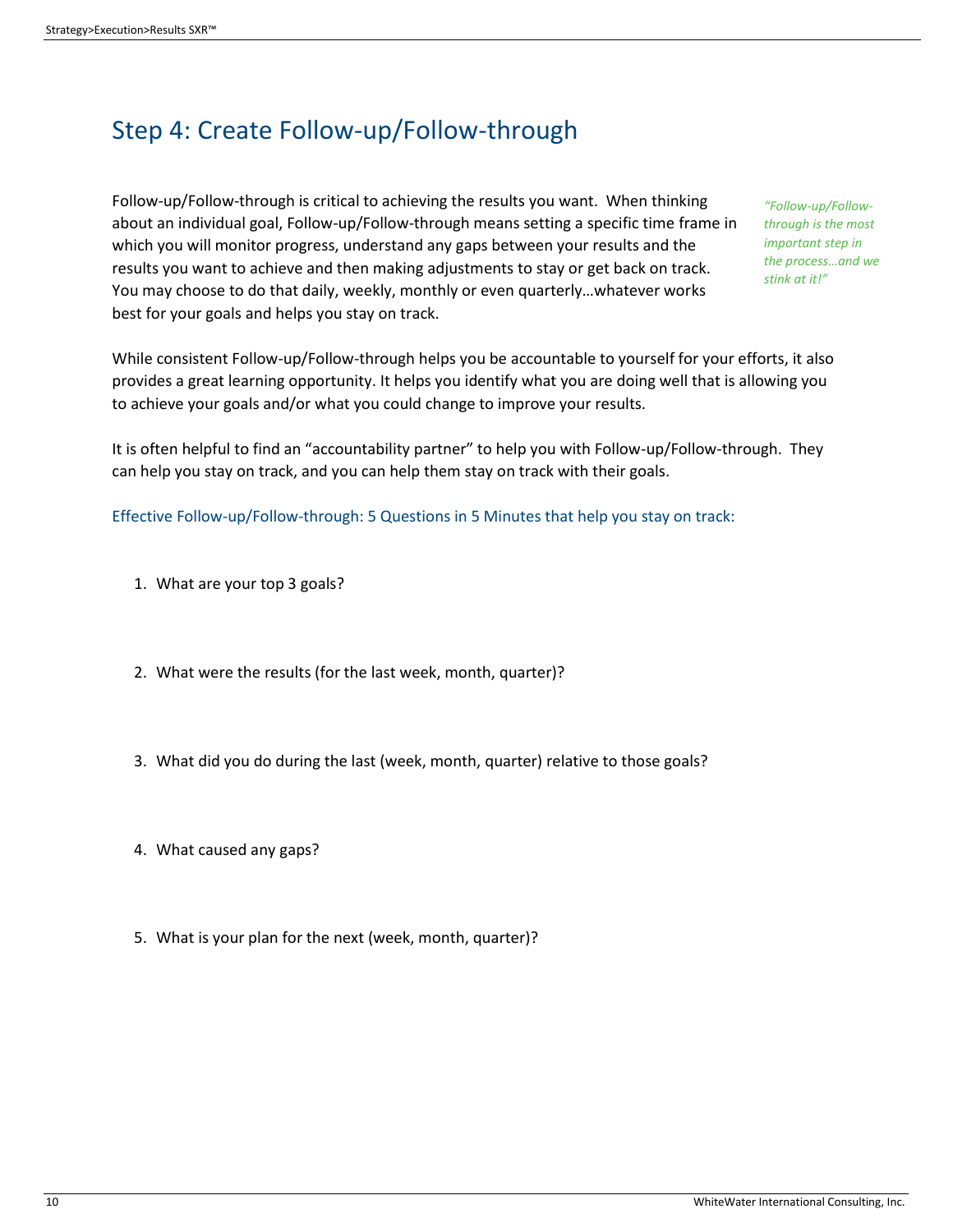



# 3 Environment Gears

# 4 Performance Gears